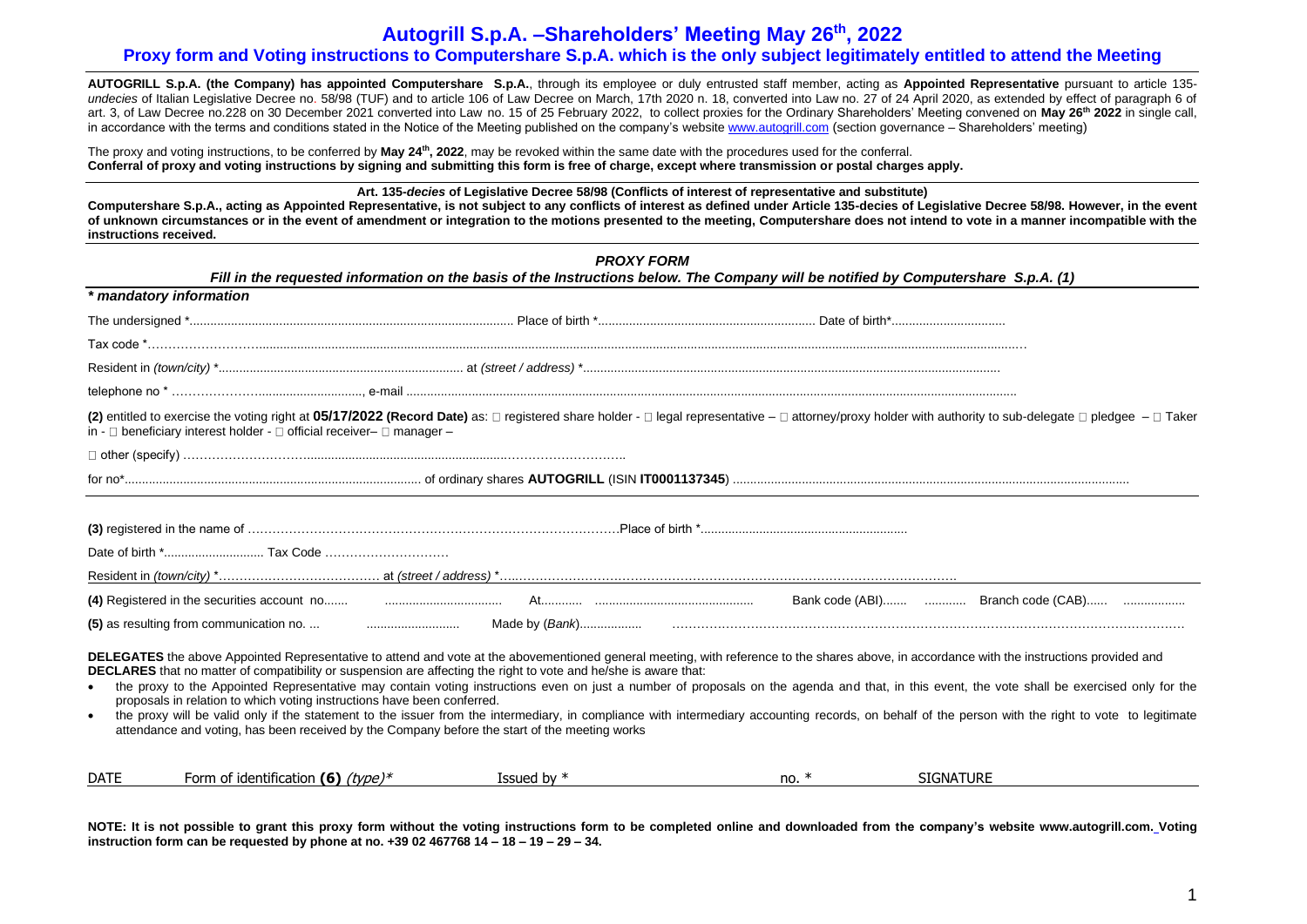**Proxy form and Voting instructions to Computershare S.p.A. which is the only subject legitimately entitled to attend the Meeting**

# *VOTING INSTRUCTIONS*

*(For use of Appointed Representative only - tick relevant boxes and send to Computershare S.p.A. as per the instructions for filling in)*

The undersigned *(7)*

**INSTRUCTS** the Appointed Representative to vote at the above indicated shareholders' meeting as follow *(8)*

|                                | <i><b>VOTING</b></i><br><i><b>INSTRUCTIONS</b></i> |
|--------------------------------|----------------------------------------------------|
| <b>RESOLUTIONS TO BE VOTED</b> | $F($ for), C (against), A<br>(abstain)             |

| $(0010)$   1 | 1. Financial statements as of 31 December 2021 and report on management; resolutions related and connected therewith.<br>Presentation of the consolidated financial statements as of 31 December 2021 |  |  |
|--------------|-------------------------------------------------------------------------------------------------------------------------------------------------------------------------------------------------------|--|--|
|              | <b>Section A</b> – vote for resolution proposed by the Board of Directors $(9)$                                                                                                                       |  |  |

| (0020)<br>2. Proposal for the allocation of the result of the financial year; resolutions related and connected therewith |  |  |
|---------------------------------------------------------------------------------------------------------------------------|--|--|
| <b>Section A</b> – vote for resolution proposed by the Board of Directors $(9)$                                           |  |  |

| (0030)<br>3. Appointment of a director. Resolutions related and connected therewith                    |  |  |  |
|--------------------------------------------------------------------------------------------------------|--|--|--|
| Section C – The Board of Directors has not presented a motion                                          |  |  |  |
| $C2$ – vote for resolution proposed by holder of majority interest <b>Schematrentaguattro SpA</b> (11) |  |  |  |

| (0040) | 4. Authorization pursuant to article 2357 and ff. of the Italian Civil Code as well as to article 132 of the Italian Legislative Decree<br>no. 58 of 24 February 1998 and article 144-bis of Consob Regulation No. 11971/1999 as subsequently amended, to purchase<br>and dispose of treasury shares. Resolutions related and connected therewith |  |  |
|--------|---------------------------------------------------------------------------------------------------------------------------------------------------------------------------------------------------------------------------------------------------------------------------------------------------------------------------------------------------|--|--|
|        | <b>Section <math>A</math></b> – vote for resolution proposed by the Board of Directors $(9)$                                                                                                                                                                                                                                                      |  |  |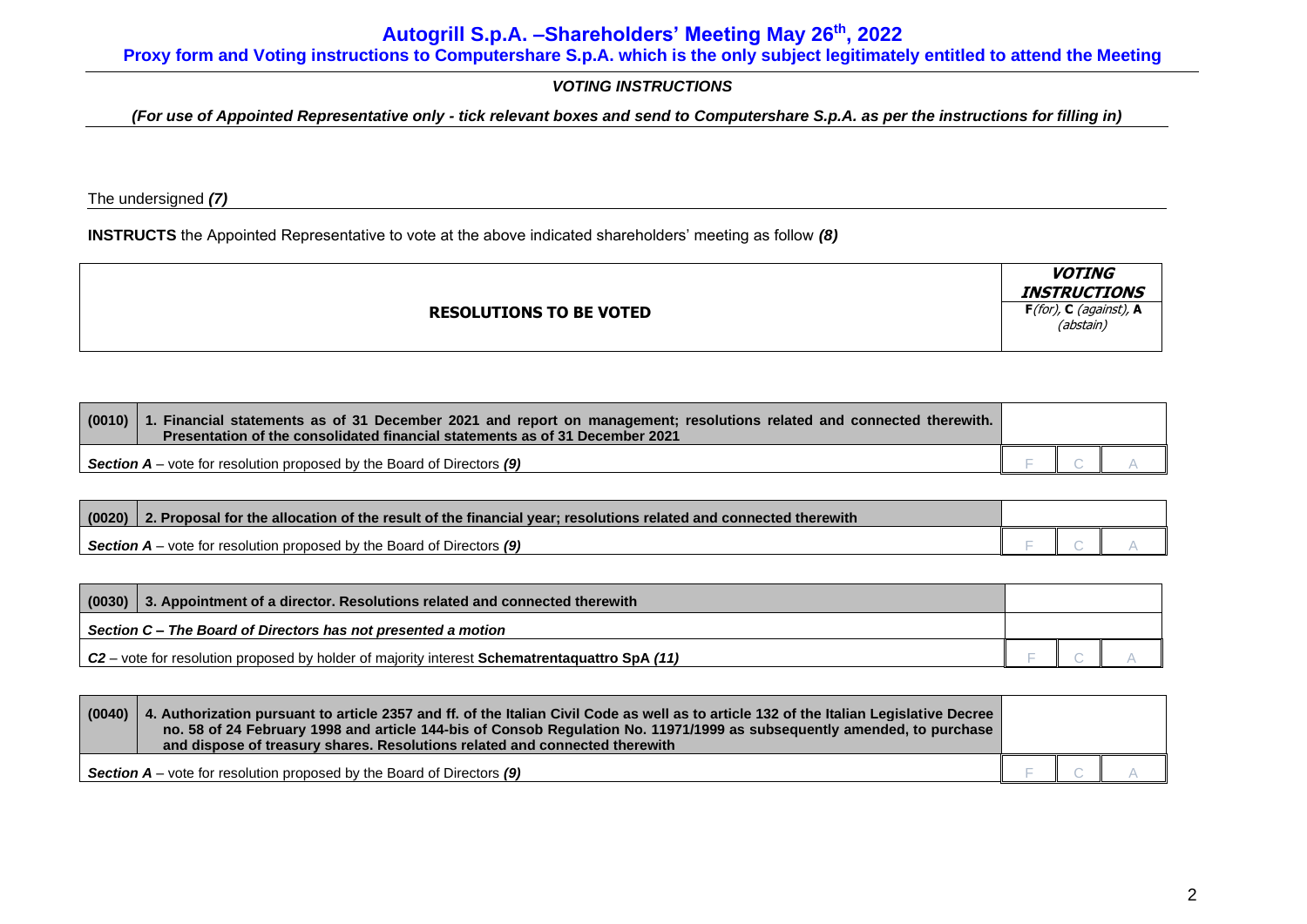# **Autogrill S.p.A. –Shareholders' Meeting May 26 th , 2022**

# **Proxy form and Voting instructions to Computershare S.p.A. which is the only subject legitimately entitled to attend the Meeting**

| (0050) | 5. Report on remuneration policy and compensation paid pursuant to article 123-ter of the Italian Legislative Decree no. 58 of 24<br>February 1998 and article 84-quater of Consob Regulation no. 11971/1999 (the "Report on Remuneration Policy and<br>Compensation"): 5.1) Approval of the first section (2022 remuneration policy); resolutions related and connected therewith. |  |  |
|--------|-------------------------------------------------------------------------------------------------------------------------------------------------------------------------------------------------------------------------------------------------------------------------------------------------------------------------------------------------------------------------------------|--|--|
|        | <b>Section A</b> – vote for resolution proposed by the Board of Directors (9)                                                                                                                                                                                                                                                                                                       |  |  |

| (0060) | 5. Report on remuneration policy and compensation paid pursuant to article 123-ter of the Italian Legislative Decree no. 58 of 24<br>February 1998 and article 84-quater of Consob Regulation no. 11971/1999 (the "Report on Remuneration Policy and<br>Compensation"): 5.2) - Non-binding vote on the second section (compensation for 2021). Resolutions related and connected<br>therewith. |  |  |
|--------|------------------------------------------------------------------------------------------------------------------------------------------------------------------------------------------------------------------------------------------------------------------------------------------------------------------------------------------------------------------------------------------------|--|--|
|        | <b>Section A</b> – vote for resolution proposed by the Board of Directors $(9)$                                                                                                                                                                                                                                                                                                                |  |  |

| In the event of derivative action against Directors                                                                                                                                                                                            |  |  |
|------------------------------------------------------------------------------------------------------------------------------------------------------------------------------------------------------------------------------------------------|--|--|
| Vote for proposed derivative action pursuant art. 2393, subsection 2, of Italian civil code upon approval of the annual financial statements (If no<br>voting instruction are indicated, the Appointed Representative will vote $C$ – against) |  |  |

| <b>DATE</b> | <b>SIGNATURE</b> |
|-------------|------------------|
|             |                  |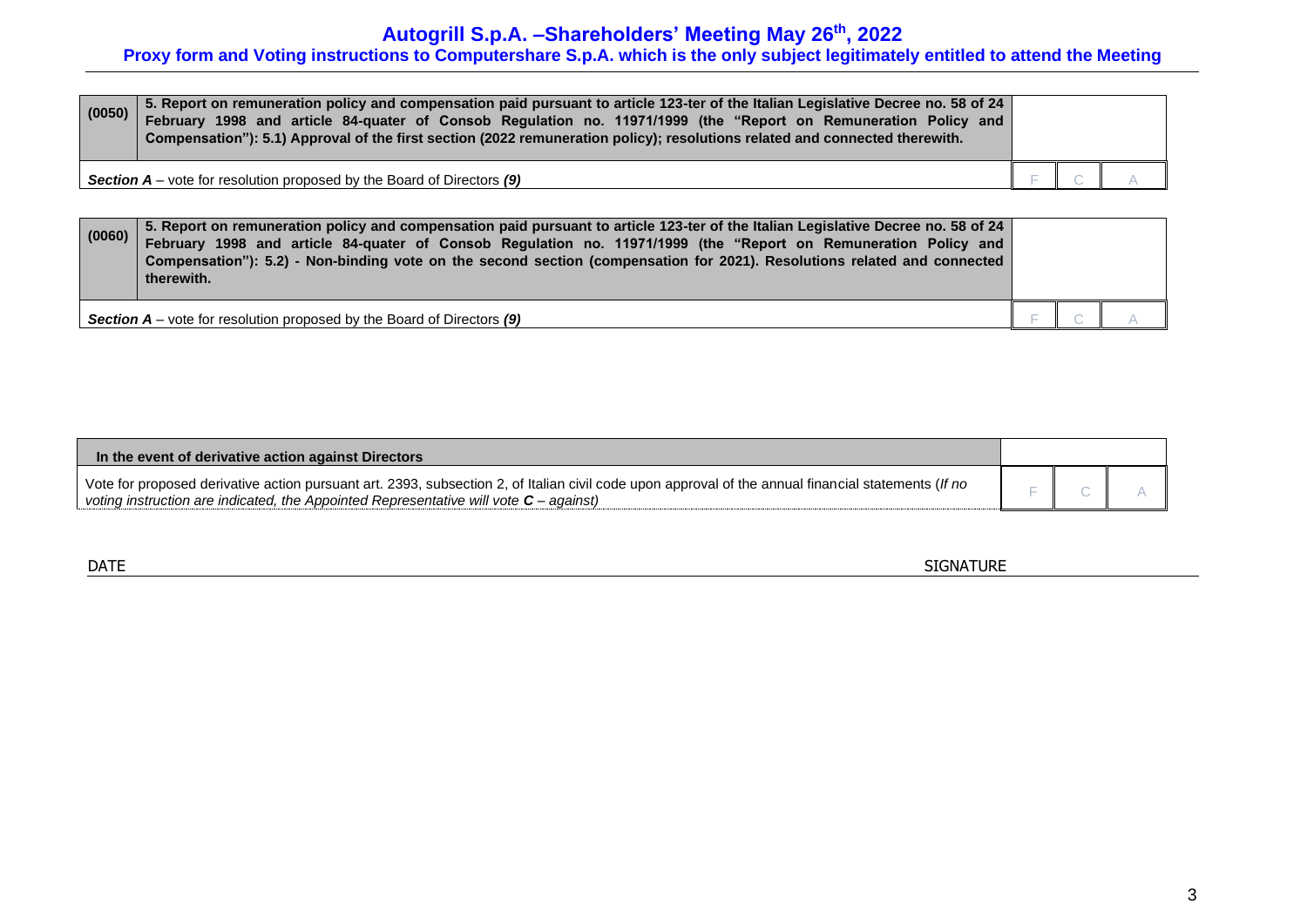# **Autogrill S.p.A. –Shareholders' Meeting May 26 th , 2022**

# **Proxy form and Voting instructions to Computershare S.p.A. which is the only subject legitimately entitled to attend the Meeting**

#### *Instructions for filling in and submitting the form*

- *1. The Proxy form must be notified to the Company (together with a valid ID document and, in case, the documentation providing proof of the signatory power) via the Appointed Representative together with the Voting Instructions reserved to him within 24 th May 2022, using one of the following methods:*
	- *1) Online: completing the online form available on the Company's website, assuming that the Proxy Grantor (as Individual or as Legal Entity), in order to receive the credential ID, is enabled to identify himself with the required documentation or is a Registered Email Holder;*
	- *2) Registered Email Holders (PEC): as an attachment document (PDF format) sent to [ufficiomilano@pecserviziotitoli.it](mailto:ufficiomilano@pecserviziotitoli.it) in the event that the Proxy Grantor (as Individual or as Legal Entity) is a Registerd Email Holder;*
	- *3) Digital Signature Holders (FEA): as an attachment document with digital signature sent to [ufficiomilano@pecserviziotitoli.it](mailto:ufficiomilano@pecserviziotitoli.it) in the event that the Proxy Grantor (as Individual or as Legal Entity) is a Digital Signature Holder;*
	- *4) Common Email address Holders: as an attachment document (PDF format) sent to [ufficiomilano@pecserviziotitoli.it.](mailto:ufficiomilano@pecserviziotitoli.it) In this case, the hard copy of the proxy shall be sent via ordinary mail service to Computershare S.p.A. via Mascheroni, 19, 20145 Milano (MI), as soon as possible;*

#### *The use of different email address than those mentioned above or a delay respect to the deadline, as well as the only use of ordinary mail service, will not ensure the correct submission of the proxy.*

- *2. Specify the capacity of the proxy signatory and, where applicable, attach documentary proof of his power.*
- *3. To be completed only if the registered shareholder is different from the proxy signatory; mandatory indications on relevant personal details must be included.*
- *4. Provide the securities account number, Bank Codes and Branch Codes of the Depository, or in any case its name, available in the securities account statement.*
- *5. Reference to the communication made by the intermediary and its name.*
- *6. Provide details of a valid form of identification of the proxy signatory.*
- *7. Provide the name and surname of the signatory of the Proxy form and Voting instructions.*
- *8. Pursuant to article 135-*undecies*, subsection 3, of Italian Legislative Decree no. 58/1998, "Shares for which full or partial proxy is conferred are calculated for the purpose of determining due constitution of the shareholders' meeting. With regard to proposals for which no voting instructions are given, the shares of the shareholder concerned are not considered in calculating the majority and the percentage of capital required for the resolutions to be carried".*
- 9. The resolutions proposed to the shareholders' meeting, which are briefly referred to herein, are reported in the Reports published on the company website *[www.autogrill.com](http://www.autogrill.com/) Computershare S.p.A., as Appointed Representative, has not personal interest or on behalf of third party in the proposals mentioned, however, in the event of unknown circumstances or in the event of amendment or integration to the motion presented to the meeting, Computershare does not intend to vote in a manner incompatible with the instructions received in Sections A and C.*

*The vote is expressed by ticking the relevant box between the following: F (for), C (against) or A (abstention).*

- *10. There is the Section A2 to receive instructions when an alternative, complementary or additional resolution to the motion proposed by the Board of Directors had been presented and published pursuant to art. 126-bis of the TUF, within the term and in the cases provided. The Appointed Representative shall vote on each motion in accordance with the instructions and the delegating party shall give instructions consistent with the type of proposals (alternative or complementary) published.*
- *11. In the absence of a proposal from the Board of Directors or other proposal published subsequently and reported in the instruction form, the Appointed Representative will be*  called to approve a proposal from those presented at the meeting by the President on behalf of the proposing subjects. Therefore the voting instructions are collected by the *Appointed Representative in Section C as the only expression of vote on the proposals presented by the subjects indicated therein. The voting instructions provided in relation to the different characteristics of the proposers indicated in Section C may also be identical to each other but bind the Appointed Representative to cast the vote only if the proposer has the characteristics indicated in the correspondent instruction. In the case of several proposals submitted by various subjects holding minority interests not previously disclosed and not reported in the instruction form, the Appointed Representative will not be able to cast any vote.*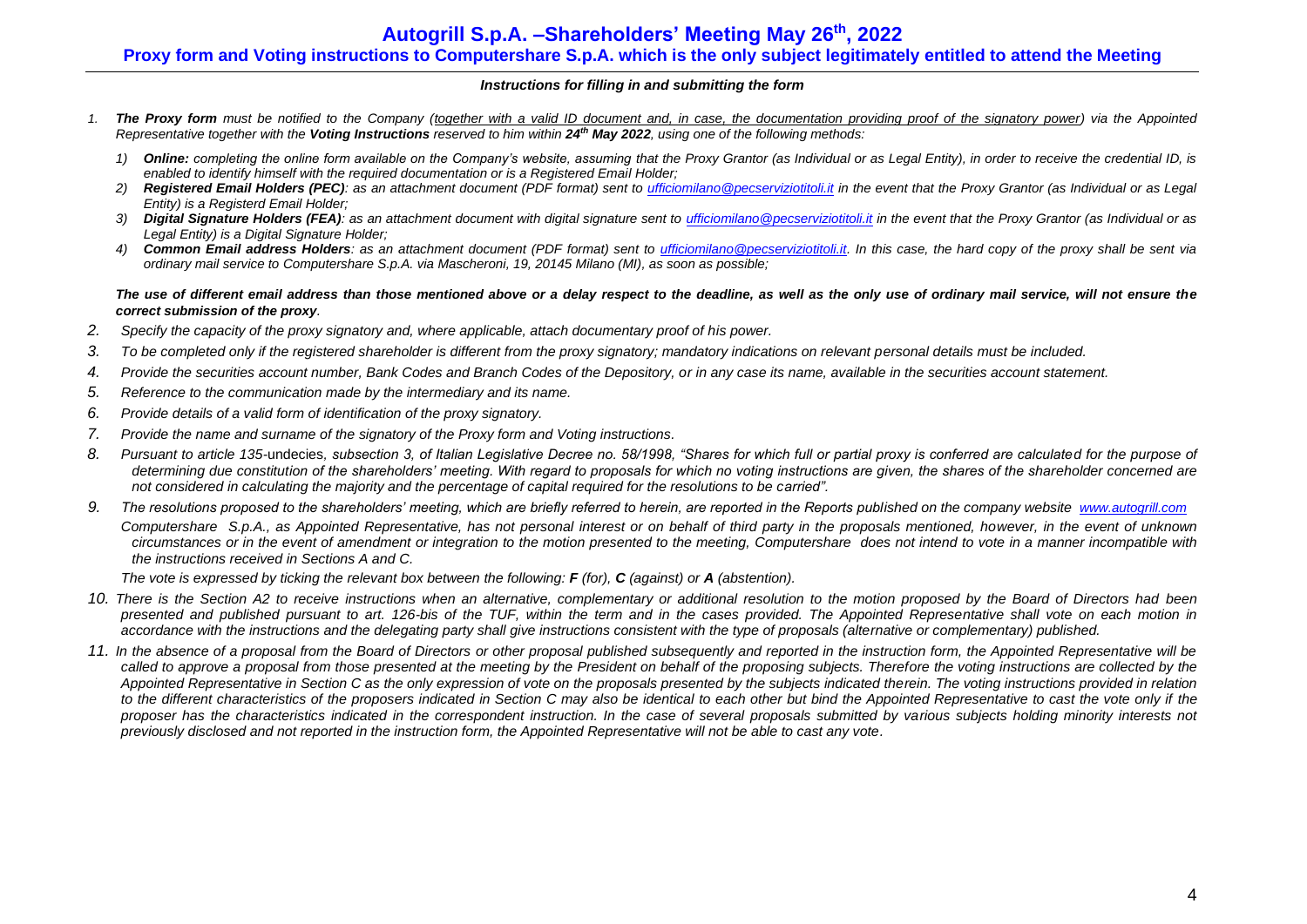**Autogrill S.p.A. –Shareholders' Meeting May 26 th , 2022 Proxy form and Voting instructions to Computershare S.p.A. which is the only subject legitimately entitled to attend the Meeting**

### *Italian Legislative Decree no. 58/98 (T.U.F) Article 135-***decies**

#### *(Conflict of interest of the representative and substitutes*)

1. Conferring proxy upon a representative in conflict of interest is permitted provided that the representative informs the shareholder in writing of the circumstances giving rise to such conflict of interest and provided specific voting instructions are provided for each resolution in which the representative is expected to vote on behalf of the shareholder. The representative shall have the onus of proof regarding disclosure to the shareholder of the circumstances giving rise to the conflict of interest. Article 1711, second subsection of the Italian Civil Code does not apply.

2. In any event, for the purposes of this article, conflict of interest exists where the representative or substitute:

a) has sole or joint control of the company, or is controlled or is subject to joint control by that company;

b) is associated with the company or exercises significant influence over that company or the latter exercises significant influence over the representative;

c) is a member of the board of directors or control body of the company or of the persons indicated in paragraphs a) and b);

d) is an employee or auditor of the company or of the persons indicated in paragraph a);

e) is the spouse, close relative or is related by up to four times removed of the persons indicated in paragraphs a) to c);

f) is bound to the company or to persons indicated in paragraphs a), b), c) and e) by independent or employee relations or other relations of a financial nature that compromise independence.

3. Replacement of the representative by a substitute in conflict of interest is permitted only if the substitute is indicated by the shareholder. In such cases, subsection 1 shall apply. Disclosure obligations and related onus of proof in any event remain with the representative.

4. This article shall also apply in cases of share transfer by proxy.

## *Article 135-undecies*

## (*Appointed representative of a listed company*)

1. Unless the Articles of Association decree otherwise, companies with listed shares designate a party to whom the shareholders may, for each shareholders' meeting and within the end of the second trading day prior to the date scheduled for the shareholders' meeting, including for callings subsequent to the first, a proxy with voting instructions on all or some of the proposals on the agenda. The proxy shall be valid only for proposals on which voting instructions are conferred.

2. Proxy is conferred by signing a proxy form, the content of which is governed by a Consob regulation. Conferring proxy shall be free of charge to the shareholder. The proxy and voting instructions may be cancelled within the time limit indicated in subsection 1.

3. Shares for which full or partial proxy is conferred are calculated for the purpose of determining due constitution of the shareholders' meeting. With regard to proposals for which no voting instructions are given, the shares are not considered in calculating the majority and the percentage of capital required for the resolutions to be carried.

4. The person appointed as representative shall any interest, personal or on behalf of third parties, that he or she may have with respect to the resolution proposals on the agenda. The representative must also maintain confidentiality of the content of voting instructions received until scrutiny commences, without prejudice to the option of disclosing such information to his or her employees or collaborators, who shall also be subject to confidentiality obligations. The party appointed as representative may not be assigned proxies except in compliance with this article.

5. By regulation pursuant to subsection 2, Consob may establish cases in which a representative failing to meet the indicated terms of Article 135-decies may express a vote other than that indicated in the voting instructions.

## **Law-Decree nr. 18 on March 17th, 2020**

## **Art. 106 (Rules relating to the conduct of Company Shareholders' meetings)**

[...] 4. To attend ordinary or extraordinary Shareholders' Meetings, Companies with listed shares can designate the Representative pursuant to article 135-undecies of Italian Legislative Decree nr. 58 on 24 February 1998, even if the Articles of Association decree otherwise. The Companies can also provide in the notice calling the Shareholders' meeting that the Appointed Representative pursuant to article 135-undecies of the Italian Legislative Decree n. 58, on 24 February 1998, will be the only subject entitled to attend the Meeting; to the aforementioned Appointed Representative may also be confer proxies or subdelegations pursuant to article 135-novies of the Italian Legislative Decree n. 58, on 24 February 1998, notwithstanding the provision of art. 135-undecies, paragraph 4, of the same Decree.

5. Paragraph 4 also applies to companies admitted on a multilateral trading system and to Companies with financial instruments widely distributed among the public.

# **Art. 2393, Italian Civil Code**

## **Liability Action**

The liability action against the directors is initiated following a resolution of the shareholders' meeting, even if the company is in liquidation

The resolution concerning the responsibility of the directors can be taken during the discussion of the financial statements, even if it is not indicated in the list of matters to be discussed, when it concerns facts pertaining to the financial year to which the financial statements refer.

The liability action can also be initiated following a resolution of the board of statutory auditors, taken with a majority of two thirds of its members. The action can be exercised within five years from the director's termination of office.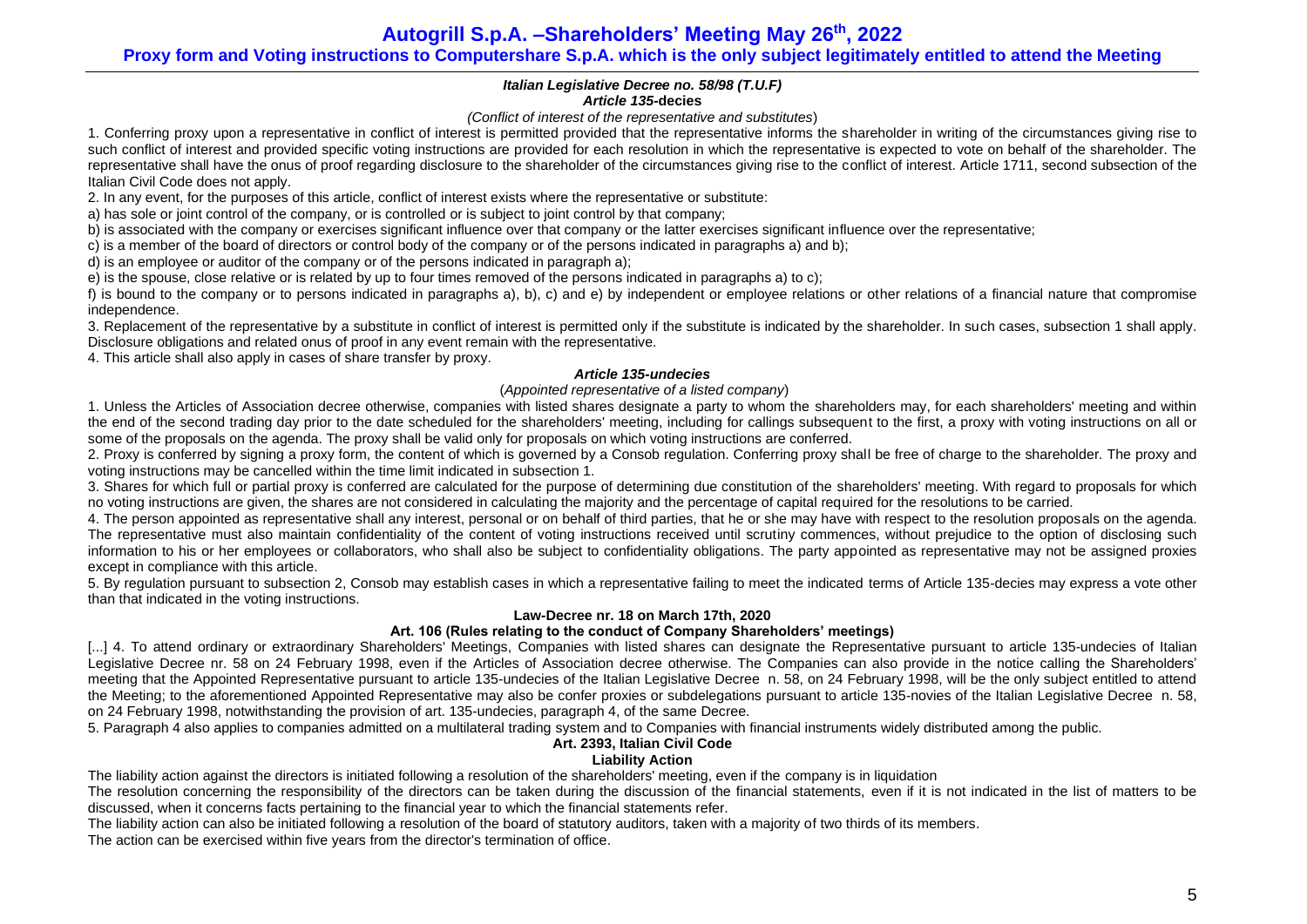# **Autogrill S.p.A. –Shareholders' Meeting May 26 th , 2022 Proxy form and Voting instructions to Computershare S.p.A. which is the only subject legitimately entitled to attend the Meeting**

The resolution of the liability action entails the revocation of the directors against whom it is proposed from the office, provided that it is passed with the favorable vote of at least one fifth of the share capital. In this case, the shareholders' meeting itself replaces the directors.

The company can renounce the exercise of the liability action and can settle [, provided that the waiver and the settlement are approved by express resolution of the shareholders' meeting, and provided that there is no contrary vote of a minority of shareholders representing at least one fifth of the share capital or, in companies that make use of the risk capital market, at least one twentieth of the share capital, or the amount provided for in the bylaws for the exercise of the share capital of liability pursuant to the first and second paragraphs of article 2393 bis.